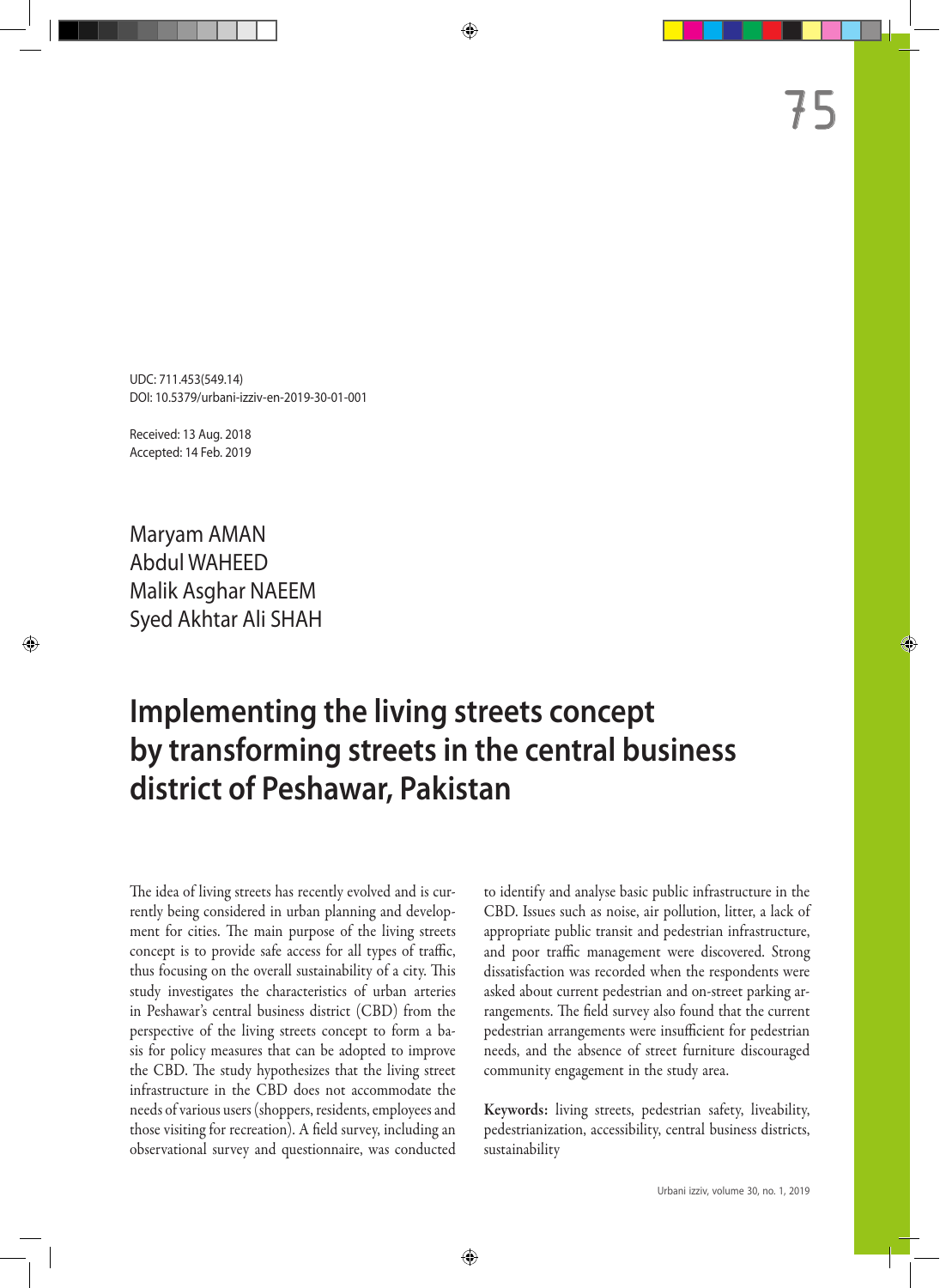## **1 Introduction**

Liveability is an integral part of the concept of sustainable urban development (Dempsey et al., 2011). Promoting walkability and accessibility with multiple modes of transport is a main objective of the transportation sector associated with liveability and sustainability (Victoria Transport Policy Institute, 2010). This demonstrates the vitality of walkability for the liveability component in promoting an environmentally friendly and sustainable setting and shaping a liveable place (Shamsuddin et al., 2012). In 2013, UN-Habitat presented the idea of city prosperity, which means a city must have "prosperous streets" as public spaces to encourage social engagement and safety, improve economic and ecological sustainability, and provide accessibility for motorized and non-motorized traffic (UN-Habitat, 2013). The liveable city places great emphasis on introducing sustainable means of transportation to reduce air pollution and noise and to encourage residents to walk. This promotes walkability, which can be achieved by incorporating living streets into the city (Lennard, 2008). The ultimate objective of introducing living streets is to make the city safe and accessible (Dempsey et al., 2011). This concept helps make alternative transport options appealing and encourages authorities to transform public spaces. This ultimately makes the streets safer and vibrant for the community (Dumbaugh & Gattis, 2005). The World Health Organization has reported that globally approximately fifty million people are injured and 1.2 million killed in traffic accidents every year. This report anticipates an estimated rise of 65% over the next twenty years if there are no new interventions to prevent collisions (Gulzar et al., 2012). Today's roads are not designed as mono-functional entities for use by automobiles alone. They are designed to simultaneously serve multiple modes of transport, such as cycling, walking, and driving (Pojani & Stead, 2015). However, in Peshawar the road network only serves vehicular traffic because the roads have been designed as mono-functional routes and often lack basic equipment (Borthakur, 2017). People face obstructions such as encroachments and illegal parking, which restrict their mobility in the CBD. Hence this research analyses the current infrastructure in the CBD from the perspective of the living street concept. The study hypothesizes that living street infrastructure in Peshawar's CBD does not accommodate various users (shoppers, residents, employees and those visiting for recreation).

### **2 Features of a living street**

Living streets, also known as complete streets, aim to provide a transportation system that accommodates all users, including pedestrians, cyclists, and drivers. Living streets have elements such as bicycle lanes, pedestrian spaces, street furniture, traffic calming measures, medians, and pedestrian crossings. Creating a natural, functional, and pleasing streetscape is crucial for creating any living street (Burden & Litman, 2011).

There is no universal design layout for living streets; each layout is distinctive and exclusively caters to its community and its context. The layout of a living street may comprise dedicated bus lanes, pavements, bicycle lanes, median islands, public transit stops, pedestrian signals, crosswalks, curb extensions, narrower lanes, roundabouts, and other such elements (Bain et al., 2012). Over the past few decades, the idea of Living Streets has evolved and is now being considered in urban planning and design around the globe (Chourabi et al., 2012). The concept of living streets is not limited to providing pavements and bicycle lanes; instead, it focuses on the overall sustainability of the city. When designing living streets, focus is shifted toward a micro-scale, which allows urban planners and designers to focus on pedestrians and pavements and to encourage high-density neighbourhoods. This, in turn, prompts residents to choose to walk and cycle rather than drive. Living streets make neighbourhoods safer, more functional, comfortable, and accessible, which encourages interpersonal interactions that help in community development (Gehl, 2013).

Promoting a healthy environment, improving neighbourhood conditions, community development, and encouraging people to use public spaces – these are the core elements of the living streets concept that urban designers and urban planners all around the world are working on (Carmona, 2010; Gehl, 2011). Furthermore, living streets help in designing a more sustainable city to reduce pollution and promote health and happiness among residents (Farr, 2011). Moreover, quality of life is a very distinctive component of liveability; these two concepts are usually used synonymously because they are strongly interlinked. Therefore, taking into account the quality of life is critical when developing a framework for living streets based on the idea of liveability (Miller et al., 2013). The association between these two components demonstrates that there is a profound affiliation between various characteristics of situations and places that affect overall place-making efforts (Appleyard et al., 2014). The literature has pointed out a number of elements of living streets that play a significant role in improving the dynamics of a city and its living conditions. However, not every element can be incorporated into every city because different cities face different urban issues (Eckerson, 2010).

The majority of researchers believe that introducing bicycle lanes in a city is the best way to improve the cityscape because these help reduce automobile dominance in the area (Barnett, 2018). Not only do bicycle lanes reduce automobile dominance, but they also help reduce pollution and congestion,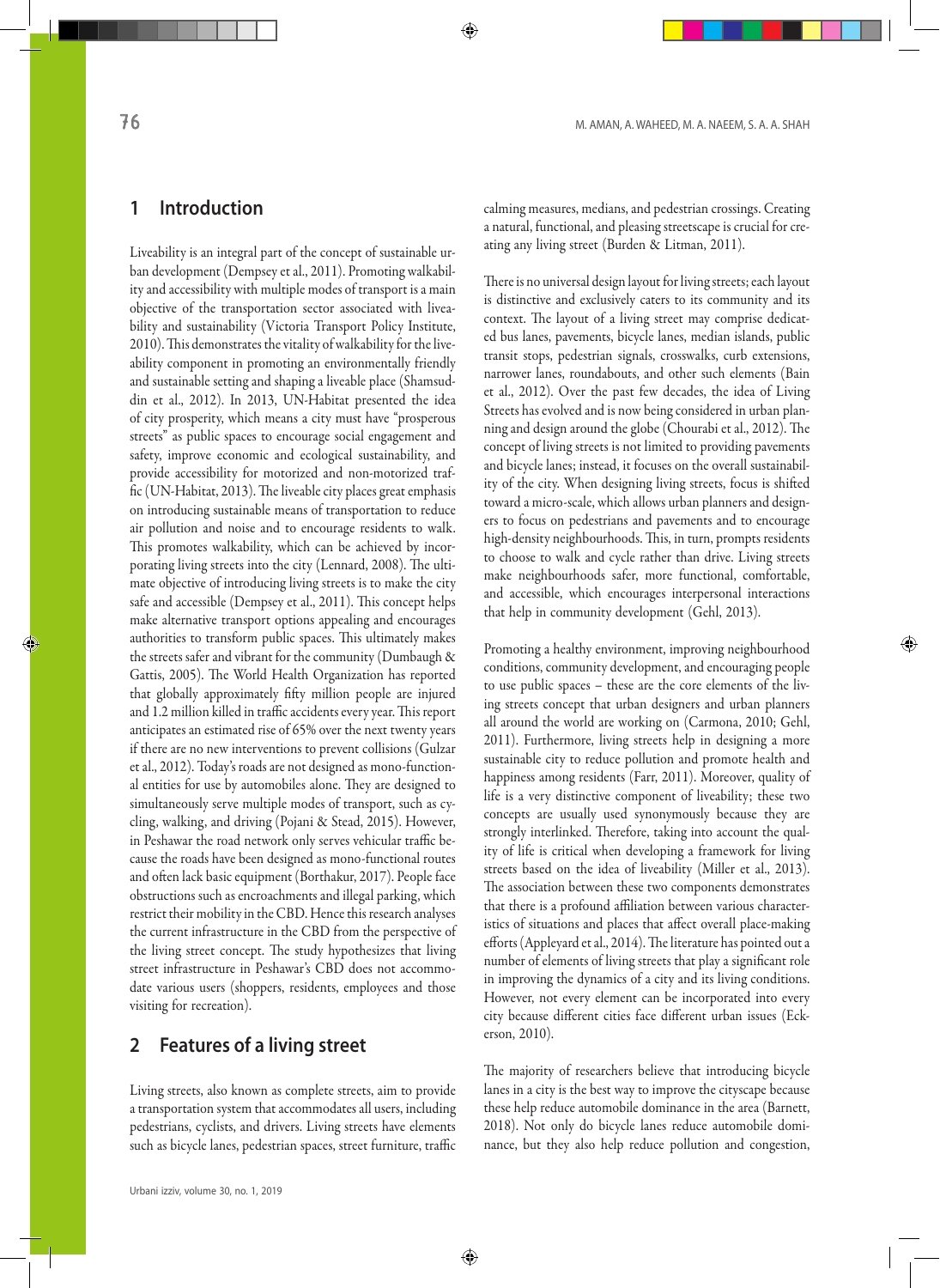making the city more accessible and environmentally friendly (Bain et al., 2012). A neighbourhood's streetscape is an ecosystem in itself, comprised of the economic system of the neighbourhood, a social system, urban forestry, and a transportation system along with many other systems. The ecosystem of a streetscape mimics nature and builds reciprocal associations in an interconnected system to improve the local economy, natural environment, and resources of the neighbourhood and its inhabitants in a sustainable manner (Pucher & Buehler, 2011). Benches, lighting elements, landscaping, and trees are also part of a streetscape. They play a vital role in making streets vibrant and add a dynamic element to the neighbourhood. The use of native plants is crucial to a streetscape because local plants grow best in their local environment. Providing seating for pedestrians boosts the local economy and makes streets lively for local residents, giving them a place to walk around, meet friends, shop, and spend leisure time (McPherson et al., 1999). Modern planning often neglects the importance of pedestrianized streets because it focuses on reducing interference from pedestrians on the street. This can easily be achieved by introducing raised pedestrian pavements, constructing pedestrian areas inside courtyards, and other options that ensure that pedestrians are off the streets. Living streets, on the other hand, focus on bringing people back to the streets by designing public spaces in a manner that is attractive for pedestrians (Bain et al., 2012). Similarly, providing street furniture has proven to encourage pedestrians to use the streets more because street furniture creates a friendly environment for non-motorized travel in the neighbourhood (Soltani & Bosman, 2005). The most common elements of street furniture are bollards, benches, news racks, kiosks, public art, flower planters, refuse receptacles, pavements, restrooms, and parking meters. These elements improve the dynamics of street life because they make cycling and walking more appealing. The placement of street furniture depends on the layout of lights and trees, which determine the pattern and rhythm of the street (Dempsey et al., 2011).

### **2.1 Selected case studies of implementing living streets**

The following section examines various cities where the concept of living streets has been implemented. New York is one of the most successful examples of living streets. Although Peshawar is not similar to New York in terms of its population and area, the urban fabric of Peshawar is similar to that of New York. The administration of New York was successful in implementing various elements of living streets such as street furniture and restricting vehicles to encourage pedestrian traffic. Kuala Lumpur, on the other hand, has urban issues that are similar to those in Peshawar, which proved helpful in assessing CBD users' needs in Peshawar.

### **2.1.1 Transformed public spaces in New York**

Pedestrian plazas and "street porches" have been created throughout New York and have replaced parking along the streets. These plazas have been designed to attract people by making use of shade and seating elements. New York has modified most of its vehicle-dominant intersections and replaced them with street porches, which have helped calm traffic and create safer pedestrian routes (Hou, 2010; Shaftoe, 2012). In high-density areas, some streets are completely closed off to vehicular transport and are filled with street furniture, which is essential for street porches where people can sit and relax. Very dense areas have few or no open spaces, which is why these pedestrian plazas provide a space for residents to socialize (Gehl, 2013). These measures can also be implemented to improve the socioeconomic conditions in Peshawar's CBD.

### **2.1.2 Streets in Asian cities: walkability in Kuala Lumpur**

Several studies conducted in Kuala Lumpur have concluded that tourist destinations are quite comfortable for walking but smaller streets have limited space for pedestrians, which affects tourists' overall experience because cars dominate most city streets (Sreetheran et al., 2011). The studies further demonstrated that, in order to create a living street in the city, lighting and crossing infrastructure must be enhanced to improve safety at night and during the day. Other features required to provide pleasant walking for tourists and locals were shaded and wider pavements. Studies have also shown that safe and comfortable walking are the two most essential elements for improving pedestrians' walking experience in the city centre (Zakaria & Ujang, 2015). This study highlights various elements that are necessary for implementing living streets such as lighting and crossing infrastructure, in addition to shaded and wider pavements.

### **2.1.3 Living streets in India**

Efforts to promote walkability and pedestrian infrastructure in six Indian cities in partnership with the Asian Development Bank have shown that large-scale projects other than improving transport are required to transform urban streets (Leather et al., 2011). Follow-up studies observed that, although smallscale projects are being carried out to improve walkability in various cities in India, no large-scale projects are planned for this. Apart from improving a few miles of pavements, no major interventions are planned; instead, the development sector is mostly focusing on expanding roads for automobiles and public transport (Datey et al., 2012). Improving public transport is a waste of capital because accessibility of public transport is not being improved and can result in a decline in ridership for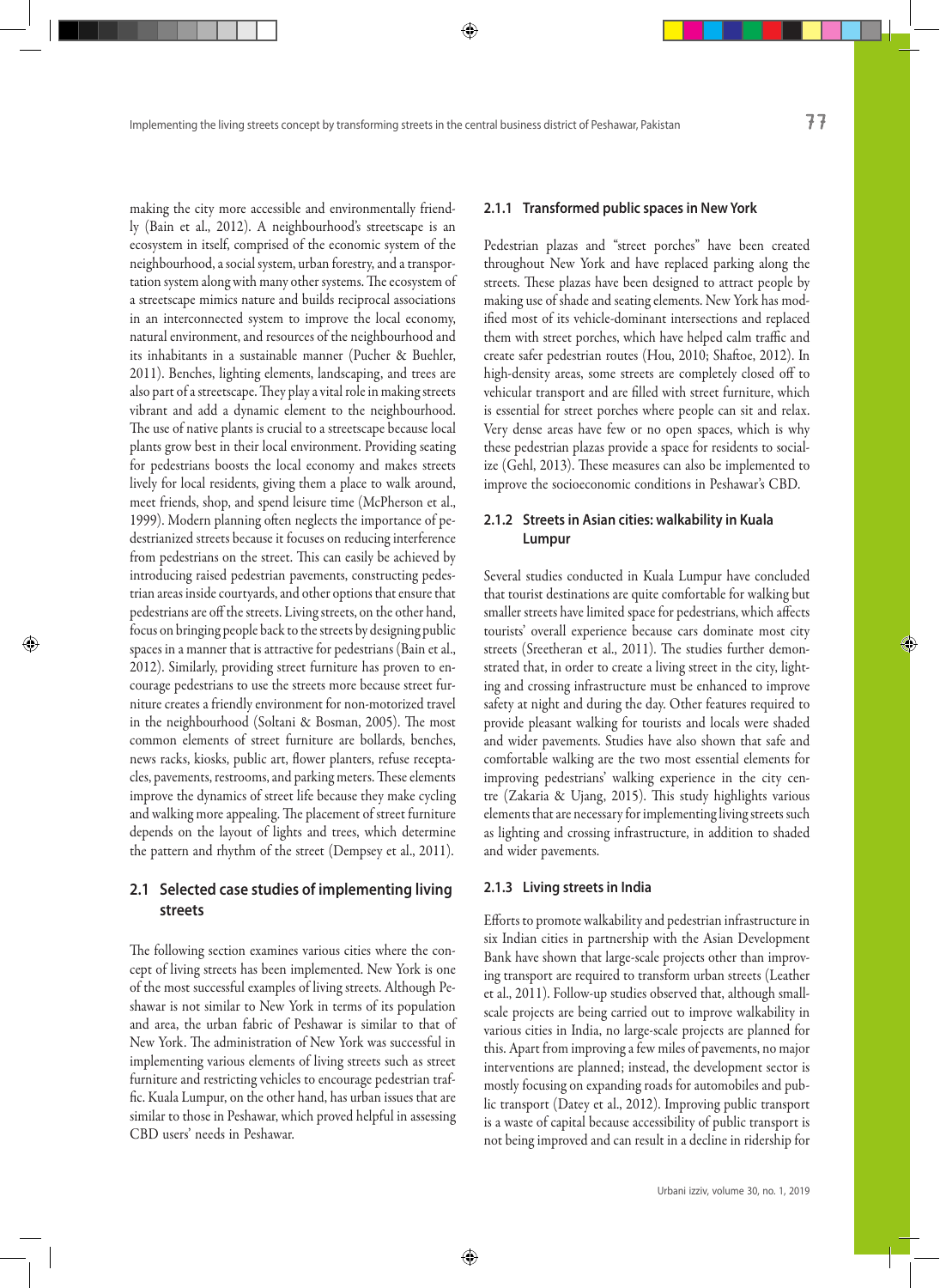the new infrastructure being developed (Leather et al., 2011). Underpasses and pedestrian overpasses thirty-three feet long are planned in Surat. In Chennai, the principles of living streets have been adopted by the ITDP (Institute for Transportation and Development Policy) to design bicycle routes for a pilot project in the city. The draft master plan proposes wider pavements along residential and major commercial streets, and seeks to preserve pavements from encroachment by hawkers, vendors, parked vehicles, electrical transformers, hoardings, and other elements. In Pune, IIT-Delhi and CIRT have proposed a master plan for constructing a bus rapid transit system incorporating underpasses for pedestrians along the pilot corridor. Overpasses are also part of the project (Bhattacharyya & Mitra, 2013). This case study is important because the cultural and social setup of Pakistan and India is almost the same and the issues faced by users in the CBDs of both countries are similar. It can be concluded from this case study that smallscale projects cannot improve pedestrian accessibility, and a holistic approach needs to be implemented for this purpose.

### **2.2 Public space planning and use in Peshawar, Pakistan**

For more than two decades, Peshawar, the capital of Khyber Pakhtunkhwa (KPK), has been facing issues such as congestion, increasing road accidents, air pollution, litter, and noise due to urbanization (Hashmi, 2016). The population of Peshawar has increased exponentially over the past decade for various reasons, such as an influx of internally displaced persons, natural population growth, and mass migration due to political unrest. This has led to an unprecedented increase in car owners, resulting in air pollution, noise, increased fossil fuel consumption, and collisions. Apart from urbanization, Peshawar also has been the sole sanctuary for Afghan refugees and Pakistanis internally displaced by the political unrest in the country for more than two decades. Natural population growth along with an influx of Afghan refugees and internally displaced locals is the main cause of Peshawar's rapid population growth. This population growth demanded a well-designed road network, which the city administration provided by building major arteries throughout the city (Peshawar Development Authority, 2017). However, these arteries only serve cars because they were designed as mono-functional roads (Borthakur, 2017). The last forty years have seen a substantial population increase, as well as more cars and the expansion of road networks. This has increased the risk of collisions (Hyder et al., 2000). The total number of collisions in Pakistan in 2010 and 2011 was 9,723; of these, 2,722 occurred in KPK (Pakistan Bureau of Statistics, 2012). In contrast, in 2015 and 2016, the total number of collisions fell to 9,100, of which 4,287 occurred in KPK (Pakistan Bureau of Statistics, 2012). Although the overall statistics fell over the five years, the number of collisions almost doubled in KPK.

In Peshawar, street design has always tended to facilitate vehicles. This contradicts the concept of liveable and sustainable streets, which supports various modes of transport on a single street and prioritizes pedestrians walking and experiencing the street as a public space (Gulzar et al., 2012). Although the Urban Policy Unit of Peshawar is working on urban development projects to improve the situation, its projects lack a holistic approach and some design aspects associated with principles of sustainability, such as equity and equality, improved quality of life for CBD users and an enhanced environment. These elements need to be integrated into Peshawar's CBD so that the overall socioeconomic prosperity of the study area can be improved by accommodating users of various modes of transport.

# **3 Materials and methods**

This study was conducted using qualitative and quantitative research methods. Data were collected to analyse the streets in Peshawar's CBD. The mixed research method was used because this method was appropriate for answering research questions about the major arteries in the CBD and also helped explain the reasons behind the situation. The aim of this research is to improve the traffic situation in Peshawar's CBD so that non-motorized traffic needs are also met, in which identifying streets that need to be converted into living streets depends on the specific characteristics of each street. A field survey, including an observational survey and questionnaire, was conducted at various locations in the study area to identify and analyse its basic characteristics. A satisfaction index was used to analyse the conditions of the study area and users' satisfaction with various elements.

- Field survey and observation: The characteristics of streets in Peshawar's CBD differ, and so the characteristics causing the situation in the study area to deteriorate further were identified. This involved field visits and taking photos. These qualitative data helped in understanding the situation in the study area with a checklist devised using indicators identified based on a literature review. Indicators considered for preparing the questionnaire included street activity, major trip generators, street patterns, accessibility, parking issues, cycling issues, pedestrian routes, lighting, safety, street furniture, and cleanliness (Majeed, 2012; Nilles, 2016). These indicators were selected for their relevance to the study.
- Questionnaire: The questionnaire helped determine the socioeconomic status of the local people, their concerns about the current situation and their preferences for a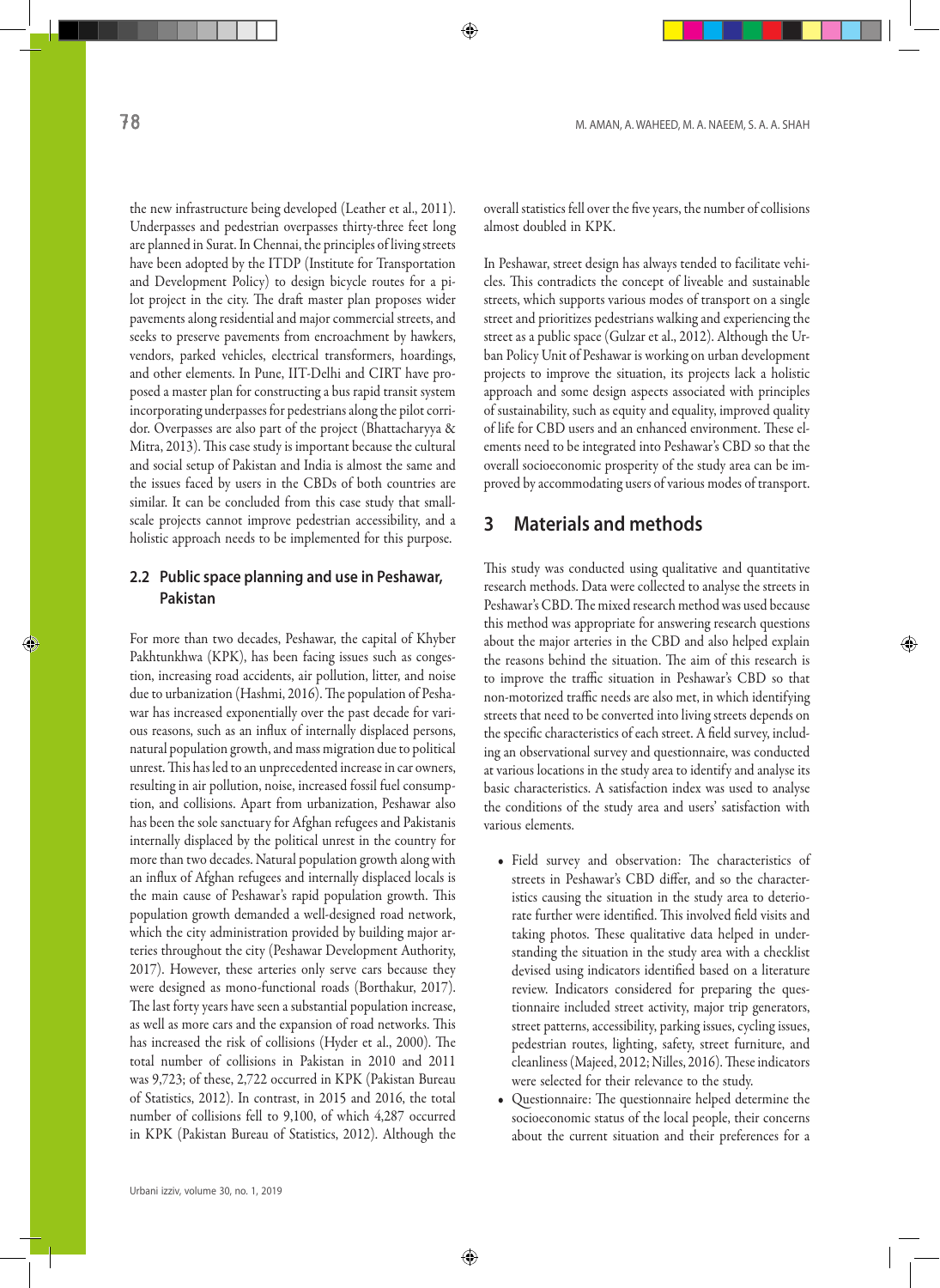living streets model in the study area. Because the spatial segment selected for the survey was a part of the commercial hub of the city, the sample size was calculated based on the formula given by Krejcie and Morgan (1970). The sample size for this study was 123 for this formula. The confidence level for this survey was 95% so that the accuracy of the research would not be compromised. The sample comprised people visiting the study area; they were selected through systematic random sampling to avoid bias. Every tenth person was asked to complete the questionnaire developed for primary data collection.

• Satisfaction index: Satisfaction was calculated using the satisfaction index first developed by Yeh (1972); this index was used in this study to compare respondents' satisfaction regarding parking in the study areas. A score of +1.00 indicates complete satisfaction; 0.00 indicates acceptable satisfaction, and −1.00 indicates dissatisfaction (Yeh, 1972, 1975). This index has been used in various studies (Anwar et al., 2008) and has proven effective in reflecting levels of satisfaction or dissatisfaction (Abdu et al., 2014). Variables such as pedestrian routes, parking, cycling infrastructure, pedestrian infrastructure, its accessibility and maintenance, safe crossings, traffic calming measures, plants as buffer zones, street furniture, safety, and cleanliness were used to measure users' satisfaction. Assessing users' satisfaction helped in understanding their needs and requirements for improving accessibility.

Data from the field survey and observational survey were entered into Statistical Package for the Social Sciences (SPSS) for analysis. The frequency of responses was assessed. The tabular results of the SPSS analysis were converted into graphic form using MS Excel. The satisfaction index was then applied to analyse respondents' satisfaction with safety, visibility, ease of use, and other indicators. This index was also used to analyse respondents' priorities concerning potential future street furniture, crosswalks, improved pavements, and so on.

# **4 Peshawar case study: results and discussion**

In terms of traffic conditions, Peshawar is one of the most congested and polluted cities in Pakistan. Excessive traffic on small roads and the encroachment of markets has increased congestion on the already busy road network, making walking impossible for pedestrians, especially children and women, because pavements are mostly occupied by street vendors. This has played a significant role in increasing air pollution and noise in the city because there are few green areas (Ali et al., 2012). Due to high population growth, there is rapid growth in the number of vehicles registered every year (The

Urban Unit, 2016). Furthermore, non-motorized modes of transport, including walking, constitute only 2% of the total modal split. The reasons for such a small percentage of pedestrians and other non-motorized modes of transport are deficiency of suitable infrastructure (pavements and pedestrian signals), safety concerns due to a poor traffic control system, few or no connections between the public transport network and various urban land uses through pedestrian infrastructure, and inadequate enforcement by the authorities (The Urban Unit, 2016).

Data from 2003 to 2012 show that the number of collisions in commercial areas like the Saddar neighbourhood increased over ten years. Thirty-nine fatal road accidents and 155 non-fatal accidents were reported in the Saddar area during this period. Forty fatalities resulted due to these accidents, of which 70% were pedestrians. Moreover, 189 people were injured in non-fatal accidents, 50% of whom were pedestrians (Shah, 2014). The evidence indicates that mobility is strained due to poor accessibility and connectivity of various land uses, the predominant socioeconomic dynamics of the region, unpremeditated city planning, and deficient public transport infrastructure. This is why it is important to understand the current situation and concerns of the people in the study area (The Urban Unit, 2016). The commercial area selected for this study was Peshawar's Saddar neighbourhood, which is the largest commercial hub of the city, measuring 17.5 hectares. Figure 1 shows the roads (Saddar Road running from northeast to southwest) that were chosen for the field survey.

The questionnaire helped in collecting demographic data from respondents, shown in Figure 2. Figure shows that the majority of visitors to the study area were male. The mobility of females was limited in the commercial area and was quite apparent because less than one quarter of the respondents were females. The main reason for this gender inequity in the commercial area was the poor conditions of pedestrian routes, as cited by many female respondents. Perhaps the female-tomale ratio would increase if conditions in these commercial areas were improved. More than half of the respondents were between twenty and forty years old, whereas a very negligible percentage of people over sixty were seen and interviewed in the study area. Table 1 shows the results of data collected during the observational survey. Various elements of selected segments of study area were observed, including street activity, parking, pavements, crosswalks, street shoulders, traffic conditions, street furniture, bicycle/motorist parking spaces, and cleanliness.

A situational analysis of the Saddar neighbourhood was carried out, showing that a variety of commercial uses were present, including offices, retail and wholesale shops, restaurants,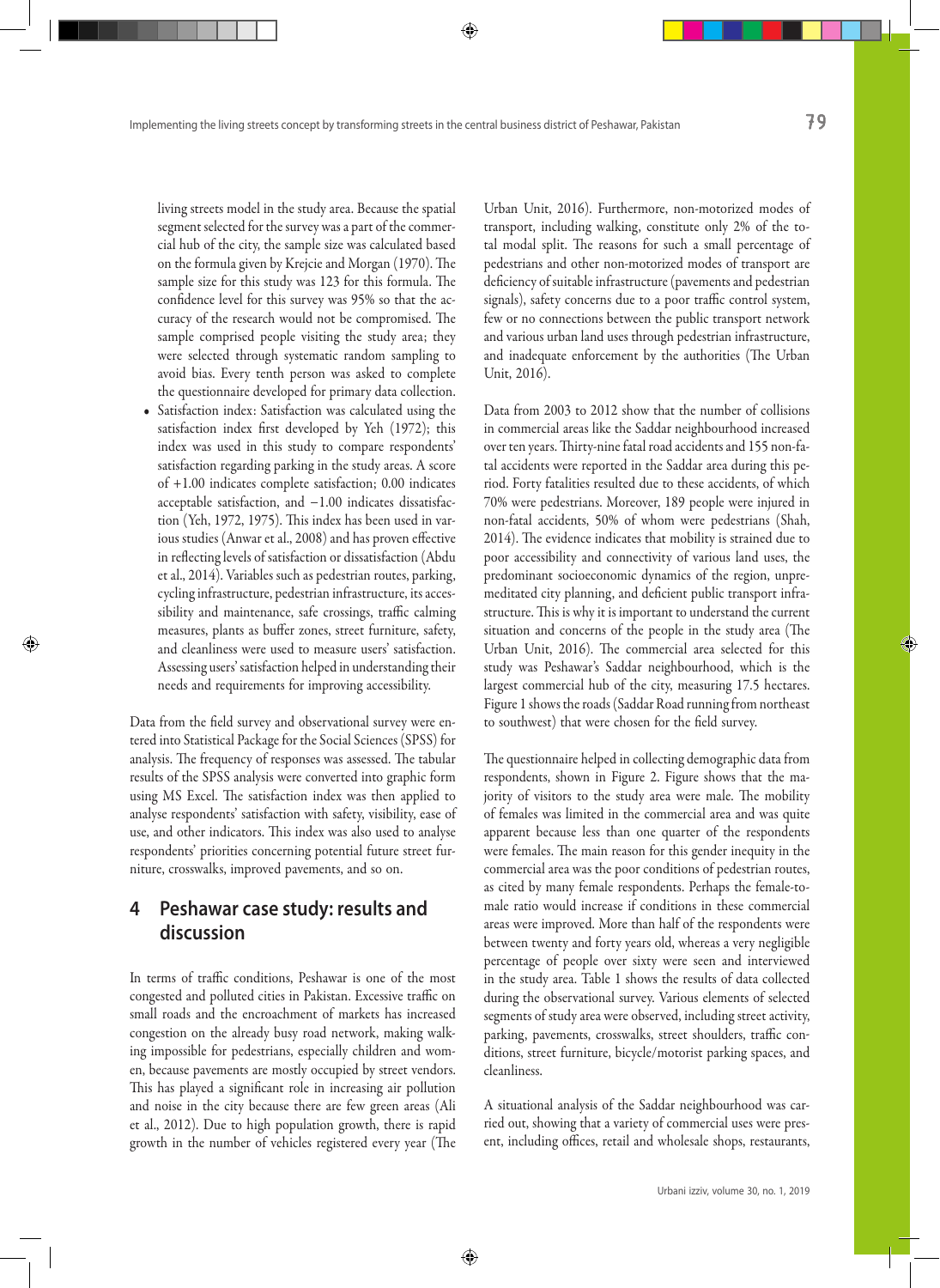

**Figure 1:** Map of study area (source: Google Maps, 2019).



**Figure 2:** Demographic profile of respondents (source: field survey).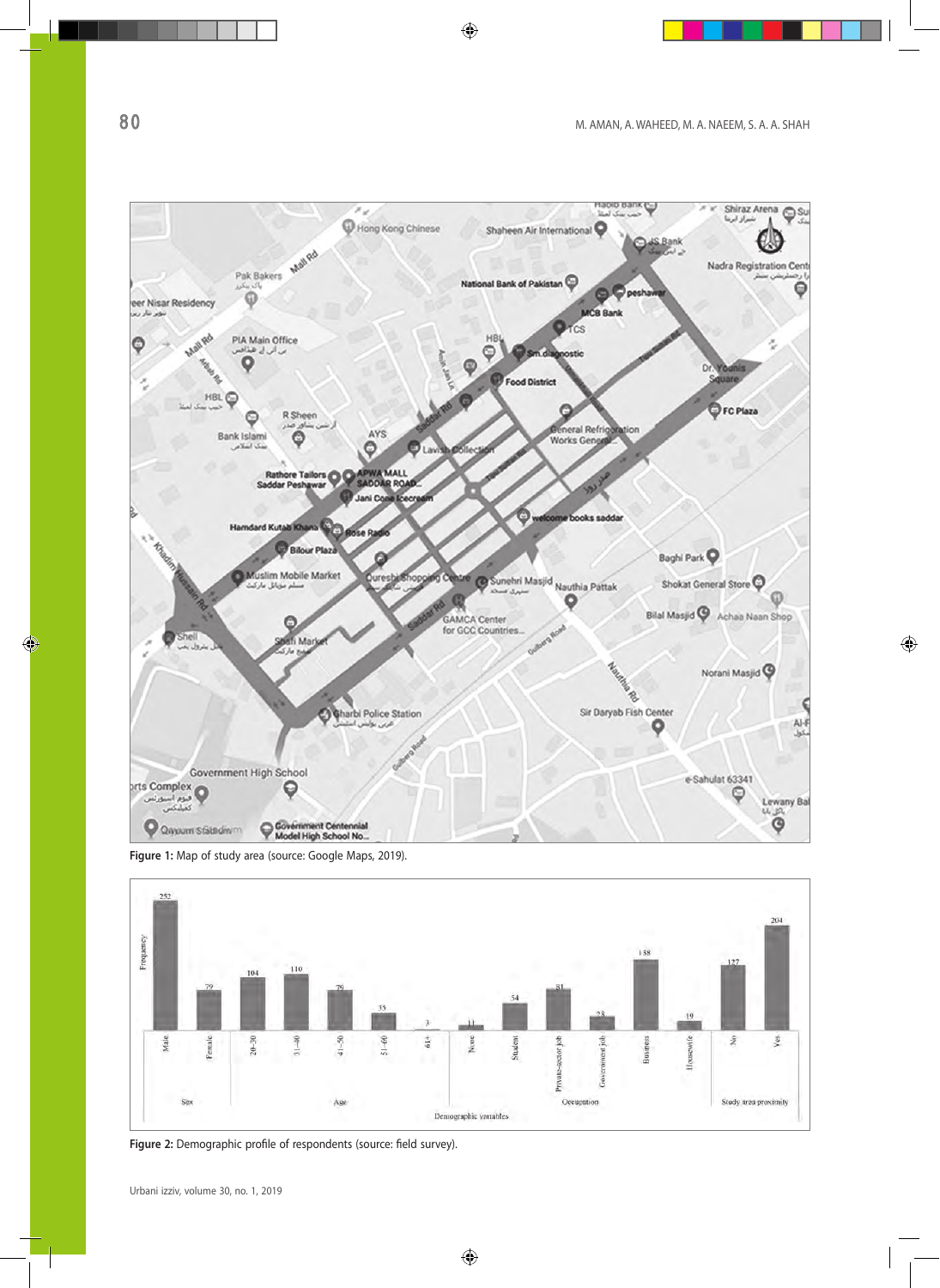| Activity                   | Attribute                                                       | Yes/No |
|----------------------------|-----------------------------------------------------------------|--------|
| Street activity            | Street cafe / outdoor seating                                   | No     |
|                            | Encroachments by street vendors                                 | Yes    |
|                            | Pedestrian signage                                              | No     |
| Traffic                    | Traffic speeds compatible with pedestrian safety                | No     |
|                            | Basic traffic calming efforts                                   | Yes    |
|                            | Extra traffic calming measures                                  | No     |
|                            | Conflicting conditions between various modes                    | Yes    |
|                            | Vehicular speed for safe walking                                | No     |
|                            | Risk of pedestrian collision                                    | Yes    |
|                            | Separate mode availability                                      | No     |
|                            | Bus stops                                                       | No     |
|                            | <b>Transit links</b>                                            | No     |
|                            | Pedestrians leaving buses conflict with vehicles, etc.          | Yes    |
| Median strips / crosswalks | Intersections with curb extensions or pedestrian refuge islands | No     |
|                            | Median strips                                                   | No     |
|                            | Crosswalks                                                      | No     |
|                            | Adequate lighting                                               | No     |
| Street shoulder            | Designated shoulder                                             | No     |
|                            | Overpass /underpass for crossing road                           | No     |
|                            | Drainage for rainwater runoff                                   | No     |
|                            | Marked parking spaces on shoulder                               | Yes    |
| Parking                    | On-street parking                                               | Yes    |
|                            | Off-street parking                                              | Yes    |
|                            | Parking creates buffer                                          | Yes    |
| Bicycle/motorist parking   | Separate bicycle lanes                                          | No     |
|                            | Bicycles on road                                                | Yes    |
|                            | Conflicts between drivers and pedestrians                       | Yes    |
| Pavements                  | Adequate separation between vehicular traffic and pedestrians   | Yes    |
|                            | Pedestrian crossings available                                  | No     |
|                            | Measures needed for safe crossing                               | Yes    |
|                            | Adequate lighting for pedestrians                               | No     |
|                            | Safety concern during peak time                                 | Yes    |
|                            | Building entrances accessible                                   | Yes    |
|                            | Pavement continuity                                             | No     |
|                            | Obstructions on pavement                                        | Yes    |
| Street furniture           | Sidewalk furniture                                              | Yes    |
|                            | Amenities (dustbins, benches, etc.)                             | No     |
|                            | Streetlights and traffic signals                                | No     |
|                            | Plants                                                          | No     |
|                            | Taxi stands                                                     | No     |

**Table 1:** Availability assessment of basic road and traffic characteristics.

Source: field survey (2018).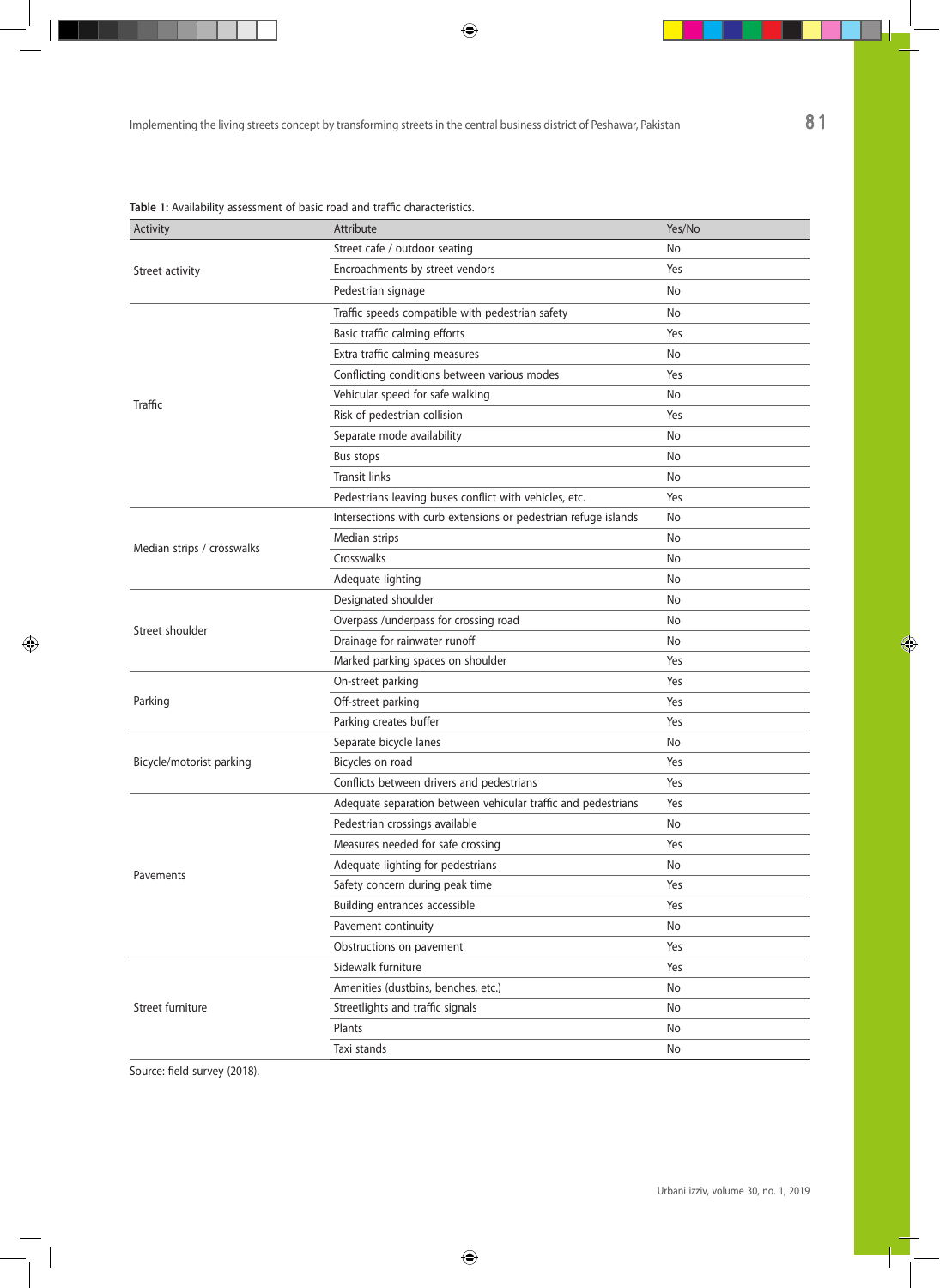healthcare facilities, museums, places of worship (mosque, church, and temple), and shopping plazas. After carrying out an empirical investigation of the selected segment of the study area, it was determined that there is little or no street activity in terms of street cafes, outdoor seating for pedestrians, and availability of newspaper racks. These are the main activities that make a commercial area vibrant and attract people from the surrounding neighbourhood, which eventually leads to social equity and economic vitality of the CBD. In the study area the pedestrians sat on the pavement, creating obstacles alongside vendors' carts also crowding the already narrow pavement (Figure 3).

No traffic signals were observed in the study area; this can be linked to the many accidents that have occurred in this area. During the public opinion survey, the majority of respondents expressed dissatisfaction with pedestrian infrastructure. No signage for drivers or pedestrians was visible, which is another important factor in collisions between vehicles and pedestrians. The corner radius in the study area was quite wide, which encourages high-speed right turns, leading to collisions between vehicles and pedestrians. Respondents were highly concerned about poor traffic management in the study area and felt that many problems could be resolved through diligent enforcement of traffic rules. Only the most basic traffic calming measures were seen in the form of speed bumps; other measures such as pedestrian refuges, curb extensions, or median islands were absent. Figure 4 shows only a narrow divider separating two lanes of traffic.

This situation called for the introduction of additional traffic calming measures because there were no signals for vehicles or pedestrians in the study area, increasing the risk of collisions with pedestrians. Introducing table-tops and median islands has become common practice internationally because it facilitates pedestrian traffic and helps in avoiding traffic collisions. As shown in Figure 5, on-street parking was being utilized to its full capacity all day long in a selected segment of the study area. This created a buffer zone between pedestrians on the pavement and vehicles on the road, which made it easier to walk on the pavement but quite difficult to cross the road in heavy traffic. Off-street parking was available at multiple locations, which was also being used to its maximum capacity. The maximum use of on-street and off-street parking reflects the heavy use of cars in the locality. Use of private vehicles in commercial zones is discouraged globally and pedestrianization is being encouraged, and introducing public transit in the study area will play a major role in reducing the use of cars.

Improving public transit would play a vital role in decreasing car use in this area. There were no on-street handicapped parking spaces in the study area, which is a major concern because



**Figure 3:** Encroachments on pavements (source: Maryam Aman).



**Figure 4:** Traffic management situation (photo: Maryam Aman).

the current parking does not accommodate handicapped drivers. Perpendicular and angled on-street parking was observed in the study area; although this provided a buffer zone for the pedestrians, it also occupied a substantial portion of the road. This poses a threat to drivers as well as oncoming traffic due to limited visibility of drivers exiting the angled parking spot. Parallel parking can also serve as perpendicular parking for two-wheelers. Introducing pavements in urban centres plays a major role in improving the dynamics of a city by improving living conditions (Seskin & McCann, 2012). The condition of pavements was quite poor because major surface problems were observed in these areas. Poor conditions of pavements made it quite difficult for pedestrians, as stated by the respond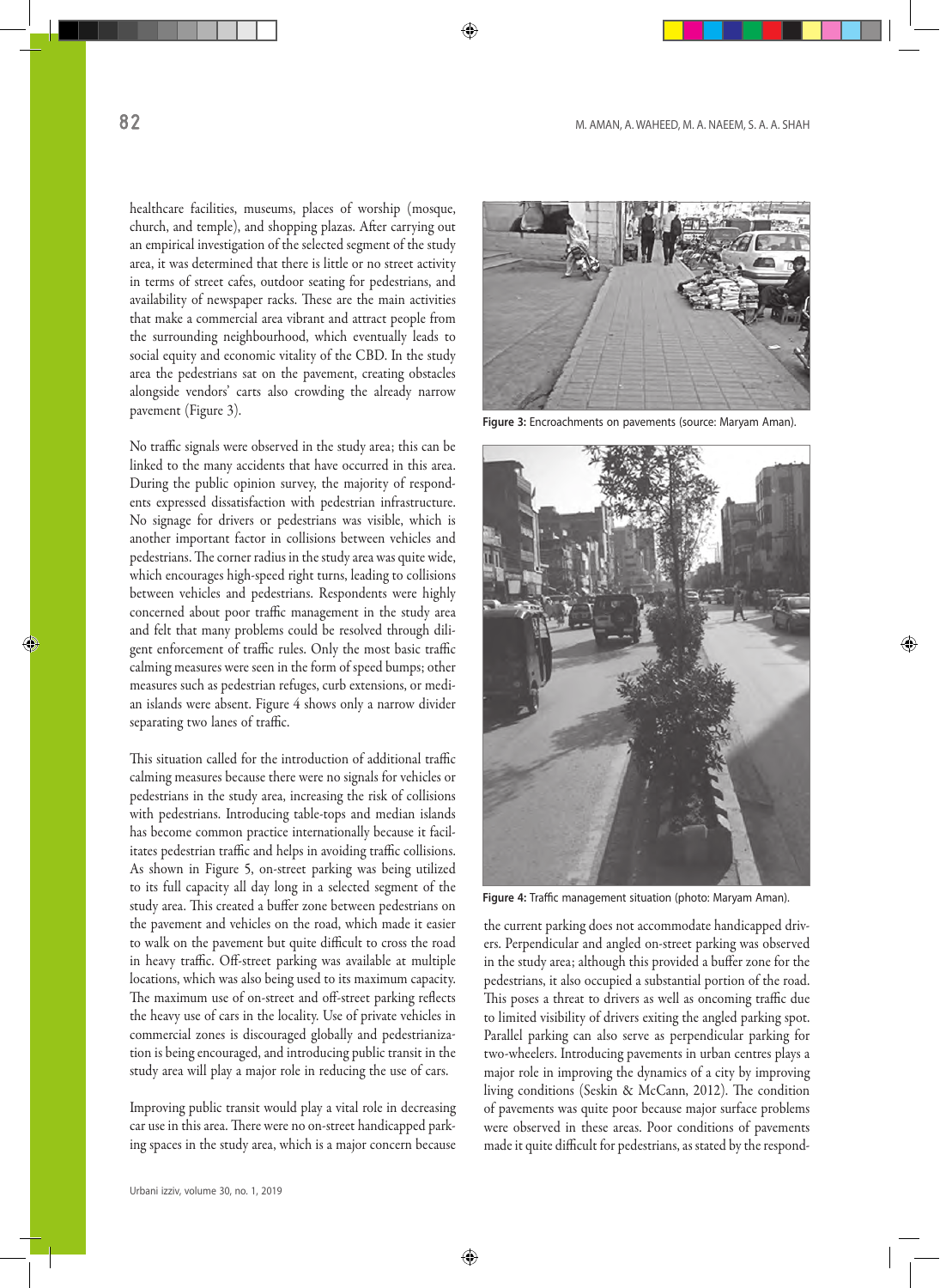ents. The ramps at the ends of each pavement were quite steep, which made it difficult for people in wheelchairs to use the pavement. The width of the pavement in the study area was approximately four to five feet and pedestrians faced difficulty walking because encroachment by vendors and shopkeepers obstructed the pavement and left little or no space for pedestrians.

Concerning street furniture, no amenities or open spaces were provided in the study area. Huge billboards were displayed at every shopping plaza, which respondents felt was a distraction for drivers and could cause collisions between pedestrians and vehicles. The markings for the on-street parking spots were worn and needed repainting to distinguish the parking spots from the street. Street furniture plays a significant role in attracting people to the CBD by creating a friendly environment for visitors. This leads to improved community development and better socio-economic conditions of the CBD and the city as a whole. The overall cleanliness was quite poor, which can be linked to pollution in the study area, as shown in Figure 6. Provision of dustbins in the study area was demanded by the respondents because this element of street furniture will help reduce pollution.

Living streets are predominantly based on the concept of providing all the elements needed by users. On-street parking is one of the most important components of living streets in a commercial zone (Bain et al., 2012). Figure 7 shows respondents' satisfaction with parking in the study area. Strong dissatisfaction was recorded regarding on-street parking. The main reason for this was insufficient on-street parking in comparison to the heavy influx of traffic. Even people living nearby drove to the commercial area because the public transport system was insufficient and people preferred to drive. Difficulty crossing the road was another reason that demonstrated the failure of traffic-calming measures; this calls for measures to solve the problems related to heavy traffic in the study area.

In addition, over half of the respondents were dissatisfied with walking and crossing the road in heavy traffic, as shown in Figure 7. There were no traffic signals directing drivers when to stop and let pedestrians cross. Over half of the respondents expressed satisfaction with walking on the pavement. Because on-street parking was located right beside the pavement, it gave pedestrians a sense of safety during heavy traffic. Pavements were provided along the line of shops in the study area, making it easy for visitors to go from one shop to another. The respondents were also fairly satisfied with the street crime situation and walking on the pavement at night; over two-thirds of the respondents felt the area was safe. Because the study area had mixed land uses, some activities were still underway in the evening, making it safe for people even at night. In addition,



**Figure 5:** Commercial area parking (photo: Maryam Aman).



**Figure 6:** Lack of cleanliness (photo: Maryam Aman).

Figure 7 shows that more than half of the respondents were dissatisfied with the current pedestrian infrastructure. Although the respondents were satisfied with walking on the pavement, they were not happy with its infrastructure. The main issue with the pedestrian infrastructure was that it was not continuous and did not accommodate wheelchair users visiting the study area. The ramp of the pavement was also very steep at the ends, which made it difficult for the elderly and people in wheelchairs to use the pavement. The standards provided for ramp angles should be applied in the study area to encourage people of all ages and abilities to access the CBD. Figure 7 shows respondents' satisfaction with the current infrastructure in the CBD. Negative values show dissatisfaction, and positive values show satisfaction.

Living streets focus on bringing people back to the streets by improving seating options with public spaces designed to be attractive for pedestrians (Bain et al., 2012). Pavements play a major role in facilitating pedestrian movement. When designing a pedestrian route, it should complement the surrounding streetscape and avoid cutting across streets (Bain et al., 2012). Data were collected from respondents on the current pedestri-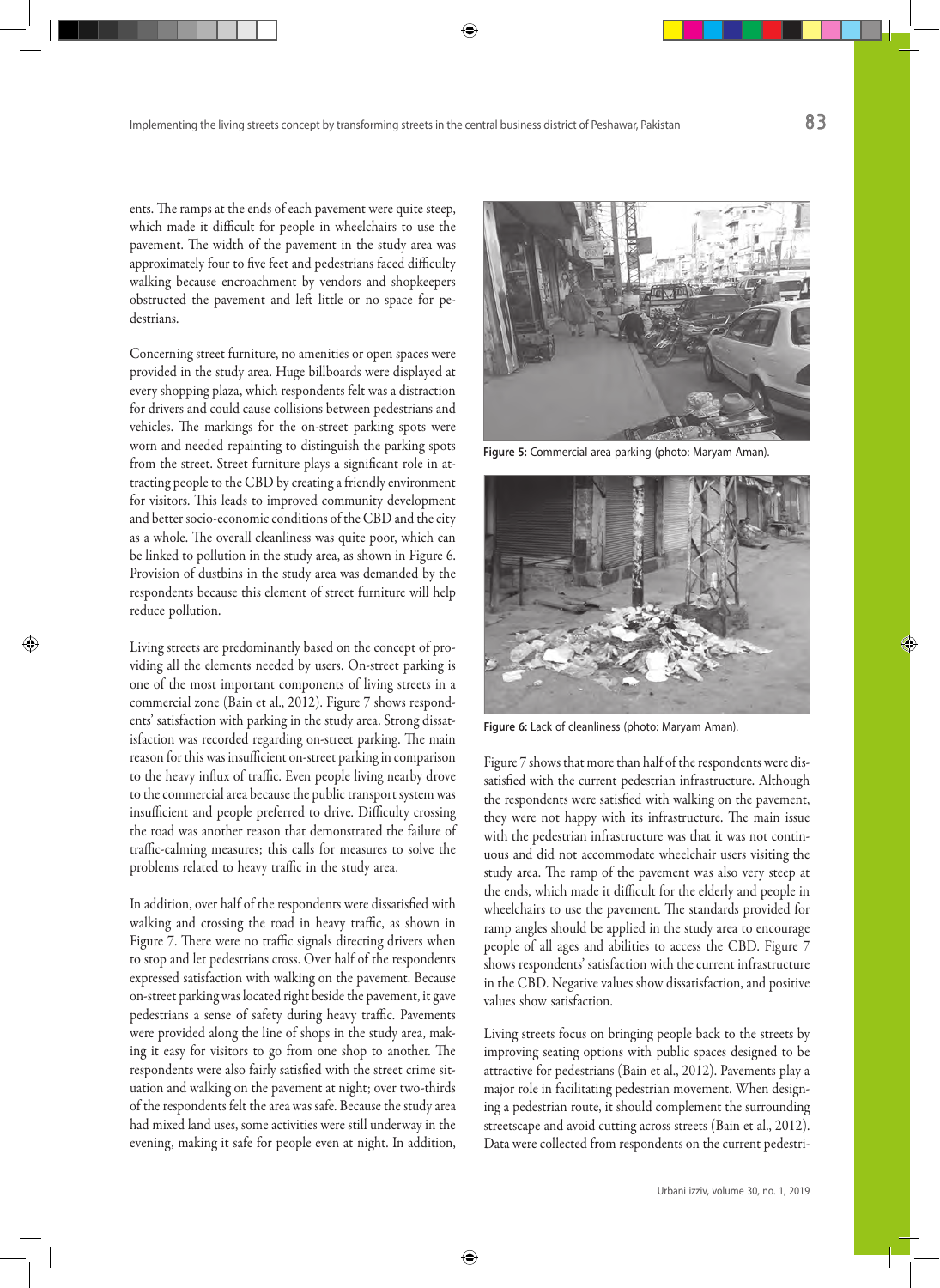





**Figure 8:** Public priorities for living streets in the CBD (source: field survey).

an routes. This study shows that high-speed vehicles and a lack of zebra crossings are some of the greatest problems encumbering pedestrians in the commercial zone. These factors can be attributed to the insufficiency of pavements in the study area. The pavements were too narrow for pedestrians to make their way through the crowd. In addition, temporary encroachment by street vendors also makes it difficult for pedestrians to use the pavement. Living streets allow neighbourhood residents to access various social activities, which are encouraged by introducing various street furniture (Bain et al., 2012). Opinions about street furniture were also recorded in the survey. Figure 8 shows the responses regarding future street furniture. The respondents demanded benches and streetlights. Because there were no benches in the study area, several people were seen sitting on the edge of the pavement. This highlights the need for benches and other street furniture.

To create a living street in the city, lighting and crossing infrastructure must be improved to enhance safety at night and during the day (Zakaria & Ujang, 2015). There were very few streetlights in the study area, which resulted in poor visibility at night. This explains the participants' desire for more streetlights. The majority of respondents also wanted traffic lights and traffic signs because there were none in the study area. Most respondents favoured installing dustbins because these were also missing. The absence of dustbins in any commercial zone can create difficulties for visitors due to increased litter, which discourages visitors and makes the CBD less accessible. Over half of the respondents agreed that bicycle racks should be installed. This shows that people are willing to use bicycles for transport. It will also make it easier for them to park their bicycles. Most respondents agreed with installing bollards, community kiosks, curb extensions, pedestrian safety islands, and shelters because there were none. Providing these elements in a CBD can help create a visually and functionally attractive environment for achieving social equity. Figure 8 shows respondents' level of priority for various street furniture.

In addition to walking, cycling is one of the healthiest modes of transport because it helps address several problems related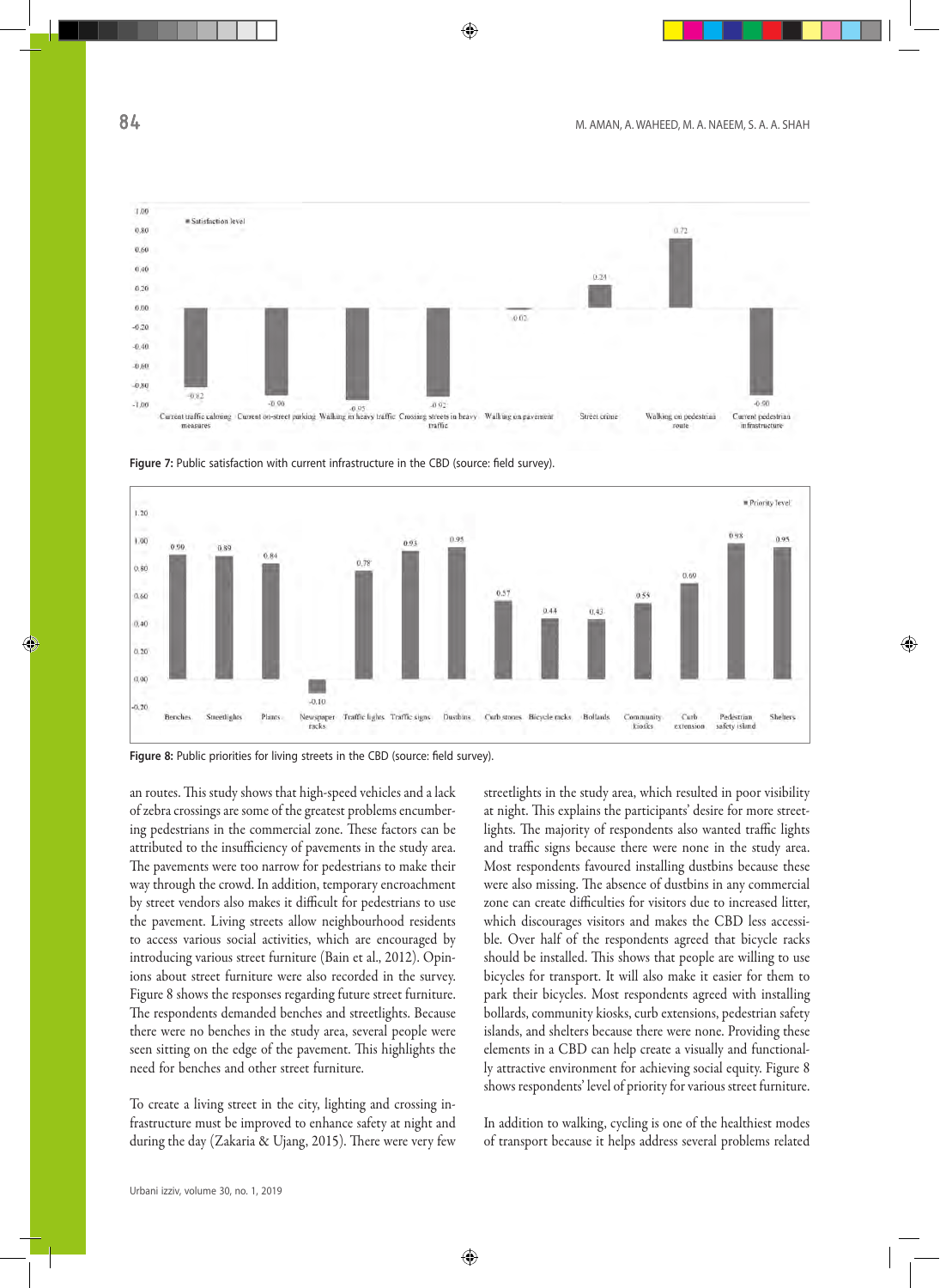to the environment and the community, including quality of life, climate change, air pollution, and noise. However, cycling opportunities are limited due to traffic in urban centres (Steinbach et al., 2011). Adopting cycling as a mode of transport was favoured by most respondents if the infrastructure is improved. One-third of the respondents lived in areas not in the immediate vicinity of the study area, and so they did not agree with adopting cycling as a mode of transport due to the distance they would have to cover to reach the commercial hub of the city. Instead, they felt that well-planned public transit was a better option.

The respondents were fairly satisfied with safety while walking on the pavements, but they were not satisfied with safety when crossing the streets because high-speed vehicles dominated the roads. Moreover, respondents were also concerned about poor traffic calming measures. Because there were no curb extensions in the study area, pedestrians found it quite difficult to cross the road in heavy traffic. Introducing curb extensions will ensure safety for pedestrians crossing the road. Almost all of the respondents agreed that appropriate steps should be taken to direct pedestrians to safe crossing points because the increased number of traffic accidents made such measures crucial for visitor safety.

# **5 Conclusion**

This study analysed commercial streets in Peshawar to identify current issues and the potential to create liveable and sustainable urban streets. Peshawar is a city in Pakistan that lacks much infrastructure to meet the needs of all transport modes in its commercial zone. As a result, the city's development is unsustainable, which affects the quality of life for visitors due to issues such as air pollution, noise, poor traffic management, lack of street furniture, poor pedestrian infrastructure, and a lack of cycling infrastructure for CBD users. These issues are not covered in the city's planning documents because they primarily focus on provisions for motorized traffic. This can be attributed to a lack of understanding by the authorities regarding the significance of pedestrianization. The ultimate objective of introducing living streets in a city is to make the city lively and accessible for its inhabitants. This concept will help make alternative transit options appealing to the public and encourage transformation of public spaces, which will ultimately make the streets safer and more vibrant. This study assessed the situation in a major commercial hub of Peshawar, which can serve as a basis for policy measures that can be adopted and implemented to improve the city's environmental and social conditions. This study identified issues related to noise, air pollution, litter, lack of appropriate public transit, poor traffic management, and lack of pedestrian infrastructure for the disabled and senior citizens. This confirms the hypothesis that inadequate infrastructure in Peshawar's CBD has adversely affected overall socioeconomic prosperity.

In conclusion, implementing the living street concept in the study area will help promote healthy communities, better quality of life, and improved neighbourhoods, and it will also encourage local people to transform their public places. Therefore, incorporating living streets into Peshawar's cityscape will help achieve a sustainable environment in the city.

Maryam Aman

National Institute of Transportation, School of Civil and Environmental Engineering, National University of Sciences and Technology (NUST), Islamabad, Pakistan E-mail: maryamaman09@gmail.com

#### Abdul Waheed

National Institute of Transportation, School of Civil and Environmental Engineering, National University of Sciences and Technology (NUST), Islamabad, Pakistan E-mail: drwaheed@nit.nust.edu.pk

#### Malik Asghar Naeem

National Institute of Transportation, School of Civil and Environmental Engineering, National University of Sciences and Technology (NUST), Islamabad, Pakistan E-mail: asghar.naeem@nit.nust.edu.pk

#### Syed Akhtar Ali Shah

Urban and Regional Planning Department, University of Peshawar, Peshawar, Pakistan E-mail: shahg@uop.edu.pk

#### **References**

Abdu, A., Hashim, A. H., Samah, A. A. & Salim, A. S. S. (2014) Relationship between background characteristics and residential satisfaction of young households in unplanned neighbourhoods in Kano, Nigeria. *IOSR Journal of Humanities and Social Science*, 19, pp. 138–145. DOI: 10.9790/0837-19108138145

Ali, Z., Shah, S. A. A. & Hussain, A. (2012) Growing traffic in Peshawar: An analysis of causes and impacts. *South Asian Studies*, 27(2), pp. 409– 420.

Anwar, H. N., Perveen, S., Mehmood, S. & Akhtar, S. (2008) Assessment of farmer's attitude towards participatory irrigation management in Punjab-Pakistan. *Pakistan Journal of Life and Social Sciences*, 6(2), pp. 121–126.

Appleyard, B., Ferrell, C., Carroll, M. & Taecker, M. (2014) Toward livability ethics: A framework to guide planning, design, and engineering decisions. *Transportation Research Record: Journal of the Transportation Research Board*, 2403, pp. 62–71. DOI: 10.3141/2403-08

Bain, L., Gray, B. & Rodgers, D. (2012) *Living streets: Strategies for crafting public space*. Hoboken, NJ, John Wiley & Sons.

Barnett, J. (2018) *The fractured metropolis: Improving the new city, restoring the old city, reshaping the region*. Abingdon, UK, Routledge. DOI: 10.4324/9780429492822